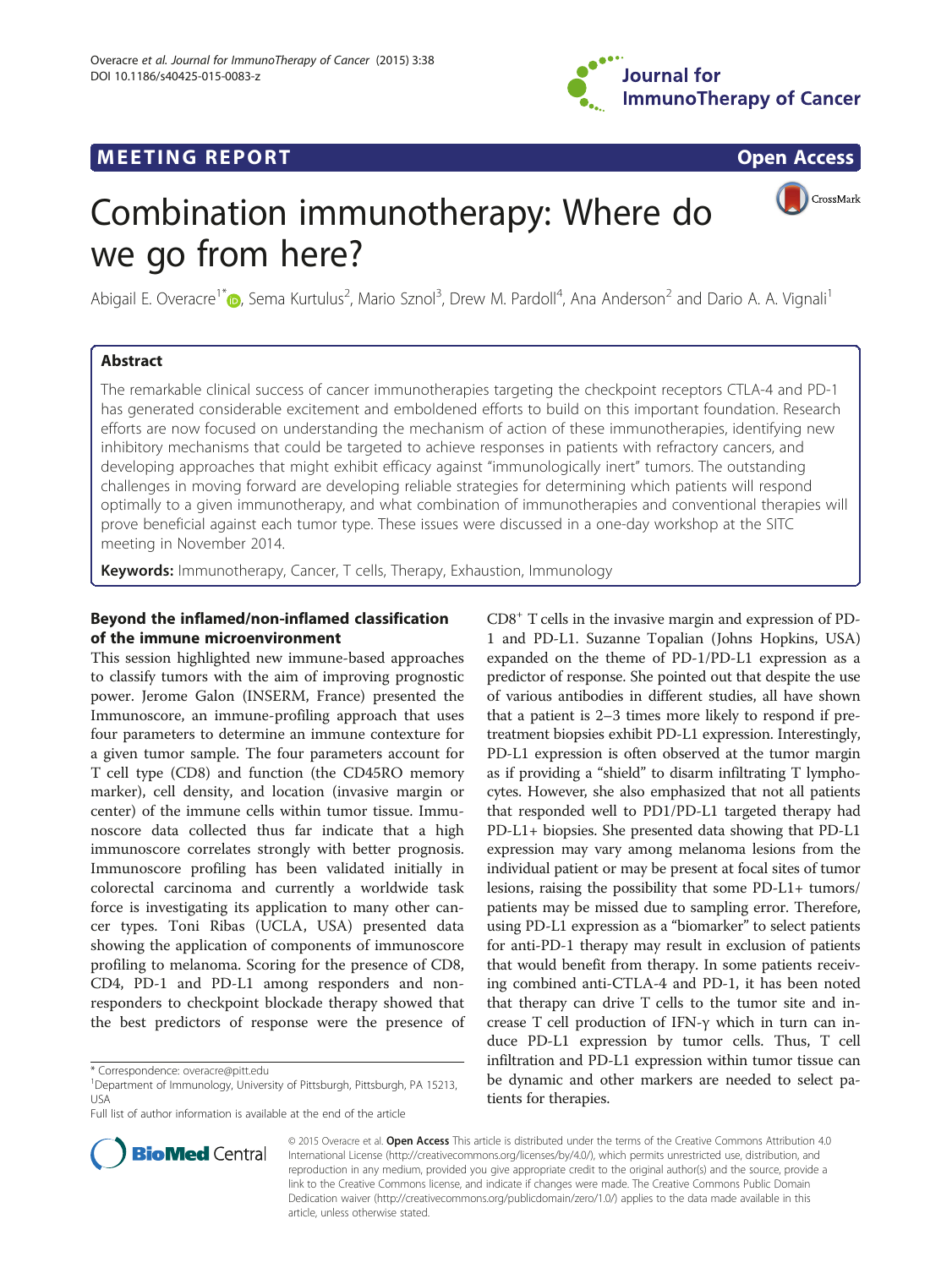## What does an "immunologically inert" tumor mean?

This session highlighted approaches to treating tumors that lack a T cell infiltrate. This could be due to a lack of recognizable tumor antigens. Previously, the most successful immunotherapies have utilized checkpoint blockade; however, immunologically inert tumors are resistant to this therapy. Bob Schreiber (Washington University, USA) emphasized the importance of identifying mutant antigens in edited versus non-edited tumors. He presented data on the use of exome sequencing to identify tumor antigens that have or have not undergone immunoediting. By comparing mutant proteins of unedited regressor tumors to those from edited progressor tumors, personalized cancer vaccines have been developed that trigger T cell responses against tumor-specific mutant antigens and showed that these therapies are as effective as checkpoint receptor blockade. These mutant antigens can indeed alter the immunogenicity of the tumor, such as the R913L mutant Spectrin-β2, which drastically increases the immunogenicity of d42m1 sarcoma. Tom Gajewski (University of Chicago, USA) presented research on determining better targets for non-infiltrated tumors through innate immune sensing, allowing for better priming of the adaptive immune response. His laboratory identified that STING, an intracellular membrane tethered protein, could be a potential therapeutic target for immunologically inert tumors. The STING pathway triggers immune responses via a tumor cell:DC interaction and pre-clinical studies showed that STING agonists greatly reduce tumor growth. Gajewski also mentioned the importance of β-catenin signaling. When this pathway is active, T cells are excluded, altering the microenvironment. Previous work has shown that cell death in the tumor microenvironment can also be a critical component of activating the innate immune response through the release of endogenous adjuvants or defensins. Michael Lotze (University of Pittsburgh, USA) stressed that an important factor to take into account in treating tumors that have developed resistance to cytotoxic chemotherapies is cancer cell death. The tumor microenvironment is highly hypoxic and this can lead to altered expression of autophagy molecules, such as HMGB1. Therefore, modulation of HMGB1-driven autophagy and DAMP release may be a strategy for improving responses to chemo-resistant tumors. Jennifer Wargo (MD Anderson Cancer Center, USA) presented data showing that by combining novel targeted therapies with more classical ones, such as BRAF inhibitors, melanomas can actually become more immunogenic through enhanced expression of tumor antigens and tumor cell death. With this theme in mind, Jennifer Wargo and colleagues combined targeted therapy with immunotherapy and found that the combination of BRAF inhibitors and anti-PD-1 led to a reduction in melanoma growth, as well as an increase in  $CDS<sup>+</sup>$  effector T cells in the tumor microenvironment. Positive responses were also shown in other murine tumor models, such as Gastrointestinal Stromal Tumor (GIST). Clinical trials are currently underway utilizing this approach.

#### How to break tumor-induced immune suppression

This session highlighted mechanisms of immune suppression in tumors and strategies for targeting them. Dario Vignali (University of Pittsburgh, USA) discussed the role of regulatory T cells ( $T_{\text{regs}}$ ). He showed a striking reduction in tumor growth by decreasing  $T_{reg}$  stability and function through genetic deletion or blockade of the surface receptor, Neuropilin-1 (Nrp1), while maintaining immune homeostasis. Indeed, mice lacking Nrp1 on their  $T_{\text{regs}}$  survive long term without inducing systemic autoimmune inflammatory reactions. He showed that targeting the  $T_{reg}$ -derived inhibitory cytokine interleukin-35 (IL35) also limited tumor growth. Ana Anderson (Harvard Medical School, USA) presented data on TIGIT, a novel checkpoint receptor that binds to nectin and nectin-like ligands, and its role in regulating anti-tumor responses. She showed that TIGIT restrains anti-tumor CD8<sup>+</sup> T cell responses and could be a promising target for combinatorial blockade together with Tim-3. She emphasized that as the number of checkpoint receptors grows, it is critical to achieve a greater understanding of the unique function of each checkpoint receptor in order to inform the rational application of combinatorial immunotherapy approaches. Susan Kaech (Yale School of Medicine, USA) presented data that BRAF inhibitors can trigger immune response by increasing IFN-γ production and CD40L expression by T cells and consequently activating macrophages within the tumor. While this is advantageous, BRAF inhibitors also caused an increase in PD-1 expression, emphasizing the requirement for combinatorial approaches. John Wherry also focused on the importance of combinatorial approaches. He pointed out that  $CDS<sup>+</sup> T$  cells within the tumor can be divided into two major subpopulations: Eomes<sup>Hi</sup>PD-1<sup>Hi</sup>, and Tbet<sup>Hi</sup>PD-1<sup>Lo</sup>. He underscored that the changes in the Eomes<sup>Hip</sup>D-1<sup>Hi</sup> subset could be useful in predicting the response to immunotherapy in combination with radiation. He emphasized that while these cells are considered "exhausted", they retain some function and could contribute to control of tumor growth. He also pointed out that PD-1 knockout cells can still express high levels of other checkpoint inhibitors which underlines the potential benefit of combination immunotherapy.

## Ideas for innovative combination approaches in the future

This session focused on novel combinatorial approaches in the clinic. Hassane Zarour (University of Pittsburgh,